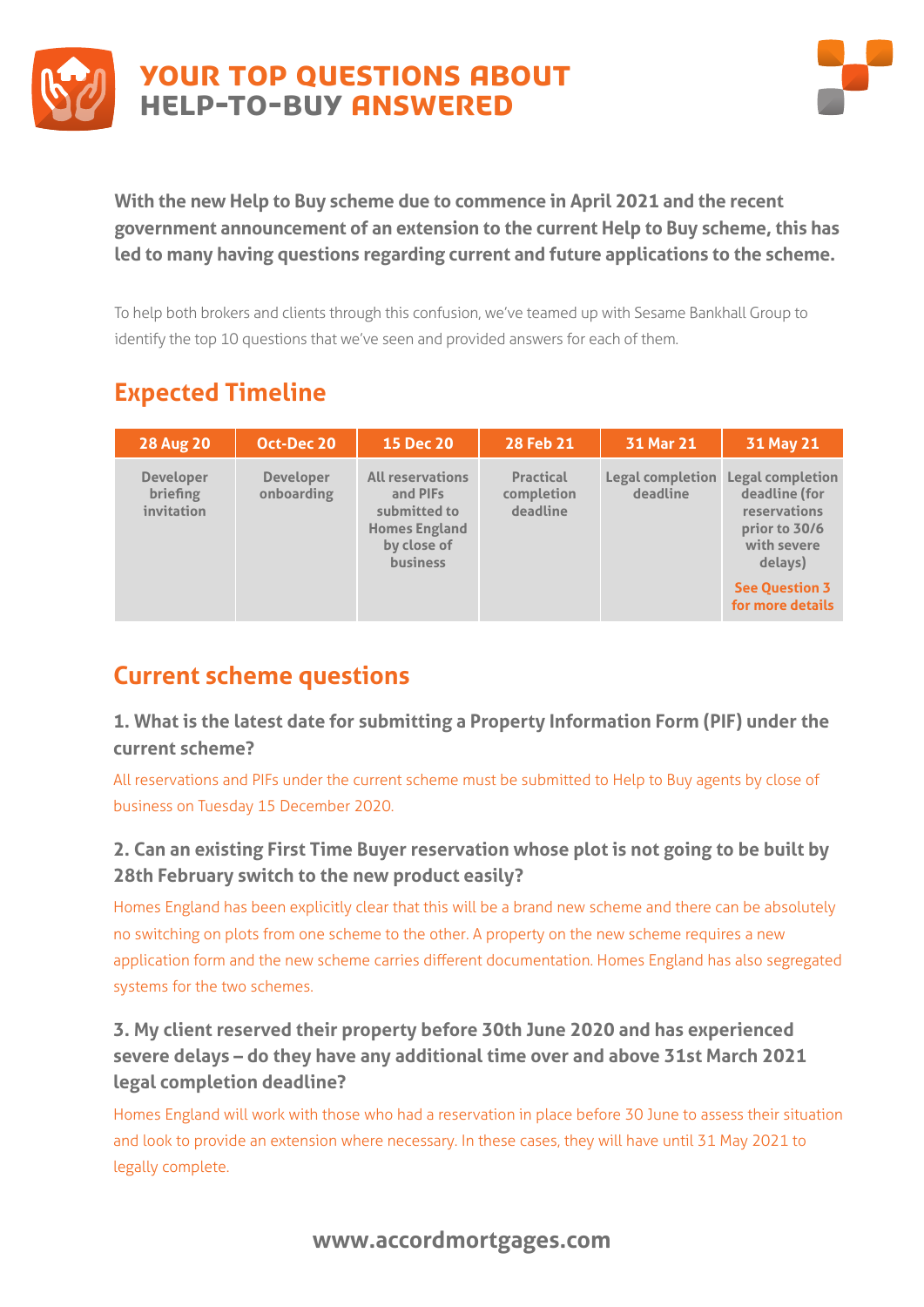



### **New scheme questions**

**4. Can I help my client complete their Help to Buy application on the new scheme?**

No, this must be completed by the customer.

**5. My partner owned a property 10 years ago, but I am a first time buyer. Are we eligible for the new scheme?** 

No. All applicants must be first time buyers. A first time buyer is defined under the scheme as 'someone who does not own, and has never owned, a home anywhere in the UK or the world.'

#### **6. What are the new regional price caps?**

The full purchase price caps for the new Help to Buy scheme are set at 1.5x the average first-time buyer price in each region, at forecast values for 2021-22 (up to a maximum of £600,000 in London). See the map for the full regional breakdown.